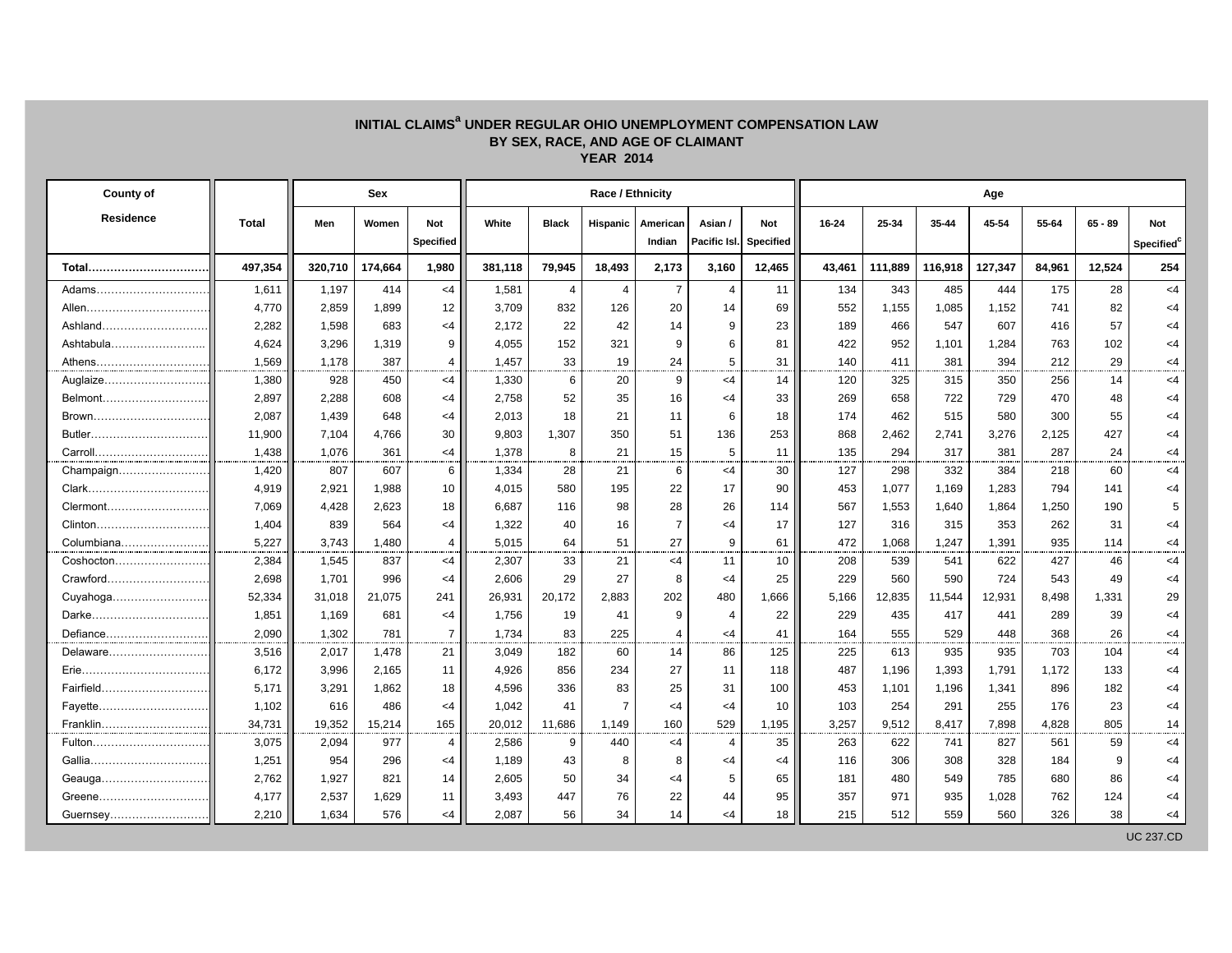## **INITIAL CLAIMS<sup>a</sup> UNDER REGULAR OHIO UNEMPLOYMENT COMPENSATION LAW BY SEX, RACE, AND AGE OF CLAIMANT YEAR 2014**

| <b>County of</b> |        | <b>Sex</b> |        |                         | Race / Ethnicity |                 |                |                    |                         |                                |       | Age   |       |       |       |           |                         |  |  |  |
|------------------|--------|------------|--------|-------------------------|------------------|-----------------|----------------|--------------------|-------------------------|--------------------------------|-------|-------|-------|-------|-------|-----------|-------------------------|--|--|--|
| <b>Residence</b> | Total  | Men        | Women  | Not<br><b>Specified</b> | White            | <b>Black</b>    | Hispanic       | American<br>Indian | Asian /<br>Pacific Isl. | <b>Not</b><br><b>Specified</b> | 16-24 | 25-34 | 35-44 | 45-54 | 55-64 | $65 - 89$ | <b>Not</b><br>Specified |  |  |  |
| Hamilton         | 25,808 | 13,819     | 11.882 | 107                     | 13,013           | 11,361          | 438            | 100                | 196                     | 700                            | 2,164 | 6,618 | 5,574 | 6,178 | 4,387 | 879       | 8                       |  |  |  |
| Hancock          | 2.476  | 1.490      | 983    | $<$ 4                   | 2,199            | 76              | 146            | 14                 | 10                      | 31                             | 241   | 506   | 619   | 670   | 387   | 50        | $<$ 4                   |  |  |  |
| Hardin           | 1,042  | 649        | 391    | $<$ 4                   | 995              | 8               | 13             | 12                 | $<$ 4                   | 11                             | 101   | 268   | 274   | 229   | 154   | 16        | $<$ 4                   |  |  |  |
| Harrison         | 727    | 543        | 183    | <4                      | 693              | 21              | $\overline{4}$ | $<$ 4              | $<$ 4                   | 5                              | 88    | 138   | 151   | 197   | 139   | 14        | $<$ 4                   |  |  |  |
| Henry            | 1,795  | 1,341      | 454    | $<$ 4                   | 1,584            | 22              | 153            | 6                  | 9                       | 21                             | 180   | 385   | 501   | 437   | 251   | 41        | <4                      |  |  |  |
| Highland         | 1,527  | 997        | 529    | <4                      | 1,458            | 31              | 9              | $\overline{7}$     | $<$ 4                   | 21                             | 137   | 332   | 403   | 387   | 238   | 30        | $<$ 4                   |  |  |  |
| Locking          | 1,482  | 1.094      | 387    | <4                      | 1,436            | 10              | 14             | $\overline{7}$     | $<$ 4                   | 15                             | 149   | 316   | 371   | 417   | 212   | 17        | $<$ 4                   |  |  |  |
| Holmes           | 490    | 312        | 178    | <4                      | 468              | 4               | <4             | 4                  | $<$ 4                   | 10                             | 65    | 105   | 93    | 123   | 90    | 14        | $<$ 4                   |  |  |  |
| Huron            | 5,610  | 3,861      | 1,737  | 12                      | 5,069            | 83              | 363            | 11                 | 12                      | 72                             | 523   | 1,151 | 1,352 | 1,506 | 989   | 87        | $<$ 4                   |  |  |  |
| Jackson          | 2,462  | 1,598      | 861    | <4                      | 2,399            | 22              | 14             | 9                  | $<$ 4                   | 15                             | 253   | 514   | 599   | 623   | 416   | 57        | $<$ 4                   |  |  |  |
| Jefferson        | 3,763  | 2,941      | 821    | <4                      | 3,427            | 236             | 26             | 9                  | $<$ 4                   | 63                             | 370   | 854   | 892   | 954   | 604   | 87        | $<$ 4                   |  |  |  |
| Knox             | 2,386  | 1.517      | 865    | 4                       | 2,286            | 37              | 22             | $\overline{7}$     | $\overline{7}$          | 27                             | 217   | 452   | 528   | 603   | 509   | 77        | $<$ 4                   |  |  |  |
| Lake             | 9,612  | 6,399      | 3,188  | 25                      | 8,283            | 450             | 592            | 33                 | 38                      | 216                            | 685   | 1,905 | 2,128 | 2,585 | 1,954 | 351       | 4                       |  |  |  |
|                  | 1.853  | 1.345      | 506    | $<$ 4                   | 1.733            | 44              | 28             | 21                 | 5                       | 22                             | 182   | 470   | 471   | 487   | 219   | 24        | $<$ 4                   |  |  |  |
| Licking          | 5,883  | 3,822      | 2,050  | 11                      | 5,407            | 267             | 53             | 36                 | 22                      | 98                             | 460   | 1,156 | 1,361 | 1,649 | 1,080 | 176       | <4                      |  |  |  |
| Logan            | 1,480  | 844        | 632    | $\overline{4}$          | 1,382            | 31              | 26             | $\sqrt{5}$         | $\overline{7}$          | 29                             | 175   | 363   | 364   | 334   | 219   | 24        | $<$ 4                   |  |  |  |
| Lorain           | 20,267 | 13,939     | 6,255  | 73                      | 15,381           | 2,130           | 2,163          | 106                | 74                      | 413                            | 1,627 | 3,777 | 4,845 | 5,523 | 3,961 | 533       | $<$ 4                   |  |  |  |
| Lucas            | 22,363 | 14,373     | 7,885  | 105                     | 14,152           | 5,862           | 1,603          | 72                 | 99                      | 575                            | 2,079 | 5,381 | 5,394 | 5,400 | 3,604 | 497       | 8                       |  |  |  |
| Madison          | 1,018  | 640        | 375    | $<$ 4                   | 927              | 44              | 9              | 11                 | $\overline{4}$          | 23                             | 100   | 217   | 236   | 245   | 198   | 22        | $<$ 4                   |  |  |  |
| Mahoning         | 14,751 | 9,725      | 4,989  | 37                      | 10,559           | 3,008           | 799            | 43                 | 43                      | 299                            | 1,244 | 3,028 | 3,567 | 3,742 | 2,775 | 394       | <4                      |  |  |  |
| Marion           | 2,148  | 1,259      | 887    | <4                      | 1,939            | 107             | 50             | 12                 | 9                       | 31                             | 221   | 484   | 551   | 534   | 304   | 54        | $<$ 4                   |  |  |  |
| Medina           | 6,728  | 4,831      | 1,883  | 14                      | 6,312            | 79              | 146            | 14                 | 28                      | 149                            | 441   | 1,192 | 1,734 | 1,966 | 1,229 | 163       | $<$ 4                   |  |  |  |
| Meigs            | 1,312  | 1,109      | 201    | <4                      | 1,275            | 13              | 12             | 8                  | $<$ 4                   | 4                              | 121   | 333   | 320   | 392   | 137   | 9         | $<$ 4                   |  |  |  |
| Mercer           | 941    | 652        | 289    | <4                      | 899              | 10 <sup>1</sup> | 19             | $\leq 4$           | $<$ 4                   | 9                              | 107   | 208   | 197   | 226   | 178   | 25        | $<$ 4                   |  |  |  |
| Miami            | 3,760  | 2,318      | 1,436  | 6                       | 3,477            | 141             | 60             | 8                  | 19                      | 55                             | 319   | 850   | 766   | 969   | 725   | 131       | $<$ 4                   |  |  |  |
| Monroe           | 741    | 582        | 158    | $<$ 4                   | 725              | 8               | $\leq 4$       | $<$ 4              | $<$ 4                   | $\overline{7}$                 | 80    | 148   | 199   | 162   | 141   | 11        | $<$ 4                   |  |  |  |
| Montgomery       | 19,737 | 11,605     | 8,064  | 68                      | 12,689           | 5,941           | 379            | 78                 | 183                     | 467                            | 1,712 | 4,829 | 4,552 | 4,949 | 3,163 | 522       | 10                      |  |  |  |
| Morgan           | 956    | 776        | 180    | <4                      | 875              | 58              | 5              | 11                 | $<$ 4                   | $\overline{7}$                 | 116   | 201   | 267   | 230   | 128   | 14        | $<$ 4                   |  |  |  |
| Morrow           | 1,378  | 1.043      | 330    | 5                       | 1,331            | $<$ 4           | 14             | $\leq 4$           | $<$ 4                   | 28                             | 122   | 318   | 324   | 369   | 215   | 30        | <4                      |  |  |  |
| Muskingum        | 4,992  | 3,416      | 1,568  | 8                       | 4,499            | 339             | 47             | 35                 | 10                      | 62                             | 497   | 1,052 | 1,186 | 1,322 | 822   | 112       | $<$ 4                   |  |  |  |
| Noble            | 720    | 563        | 157    | <4                      | 698              | $<$ 4           | 17             | $\leq 4$           | $<$ 4                   | <4                             | 73    | 183   | 148   | 167   | 133   | 16        | $<$ 4                   |  |  |  |
|                  |        |            |        |                         |                  |                 |                |                    |                         |                                |       |       |       |       |       |           | <b>UC 237.CD</b>        |  |  |  |

**2.**